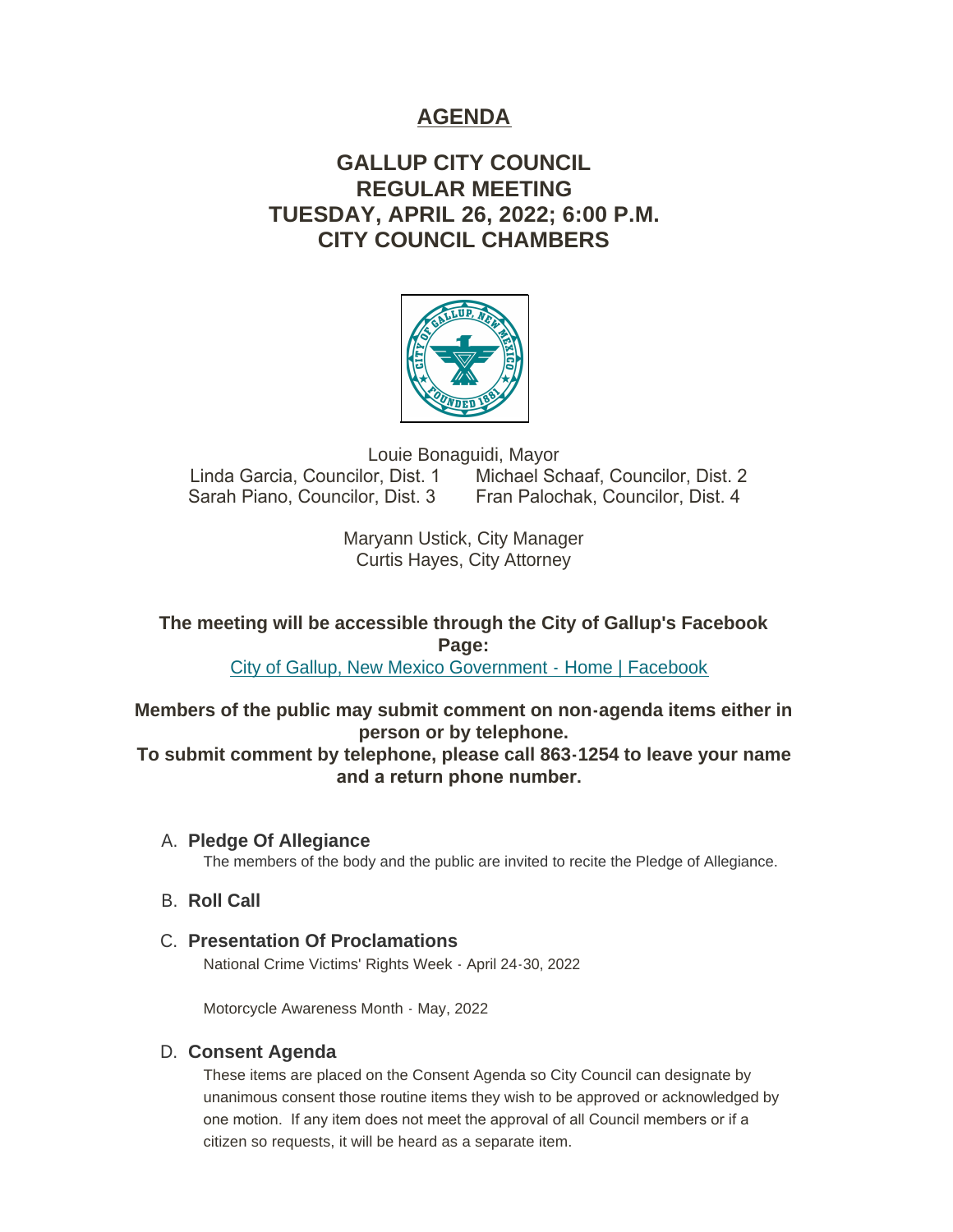#### **Action Needed:**

Motion to approve or acknowledge Items 1-5 on the Consent Agenda by unanimous vote:

#### **Approval Of Minutes** 1.

Special Meetings of April 5, 2022, April 12, 2022 and April 19, 2022

Regular Meeting of April 12, 2022

| Fiscal Impact:  | None.                |
|-----------------|----------------------|
| Recommendation: | Approve the minutes. |
| Speaker's Name  | None.                |

Documents:

[DRAFT MINUTES APR 5 2022 SP MTG.PDF](https://www.gallupnm.gov/AgendaCenter/ViewFile/Item/2949?fileID=12563) [DRAFT MINUTES APR 12 2022 SP MTG.PDF](https://www.gallupnm.gov/AgendaCenter/ViewFile/Item/2949?fileID=12564) [DRAFT MINUTES APR 19 2022 SP MTG.PDF](https://www.gallupnm.gov/AgendaCenter/ViewFile/Item/2949?fileID=12565) [DRAFT MINUTES APR 12 2022 REG MTG.PDF](https://www.gallupnm.gov/AgendaCenter/ViewFile/Item/2949?fileID=12566)

#### **Approval Of Resolution No. R2022-9 To Accept A State Of New Mexico**  2. **Department Of Economic Development Grant For The Downtown Alley Project.**

Staff is requesting City Council's approval of the NM Economic Development Department (EDD) Grant No.419-A21F2103 in the amount of one hundred thousand dollars (\$100,000.00) to go towards the downtown alley reconstruction project for the alley between Aztec Avenue and Coal Avenue starting and Second Street and proceeding west to Third Street. This funding will be added to pervious funding budgeted for the finish surface work in said alley. This work consists of drainage improvements, pavers and underground trash containers.

Staff is requesting that City Council approve a revenue and expenditures budget in the amount of \$100,000.00 for the grant amount. This is a 100% reimbursable grant with no matching funds required.

| Fiscal Impact:  | Revenue and expenditures budget in the amount of<br>\$100,000.00. This is a 100% reimbursable grant with no<br>required matching funds. |
|-----------------|-----------------------------------------------------------------------------------------------------------------------------------------|
| Recommendation: | Staff recommends approval or Resolution No. R2022-9,<br>accepting EDD Grant No. 419-A21F2103                                            |
| Speaker's Name  | C.B. Strain                                                                                                                             |

Documents:

## [GALLUP FINAL FY22 CO GRANT \(1\).PDF](https://www.gallupnm.gov/AgendaCenter/ViewFile/Item/2940?fileID=12549) [RESOLUTION R2022-9 NMEDD GRANT.PDF](https://www.gallupnm.gov/AgendaCenter/ViewFile/Item/2940?fileID=12550)

**Award Of Contract To DePauli Engineering For Professional Services For**  3. **West Logan Avenue Street Reconstruction Community Development Block**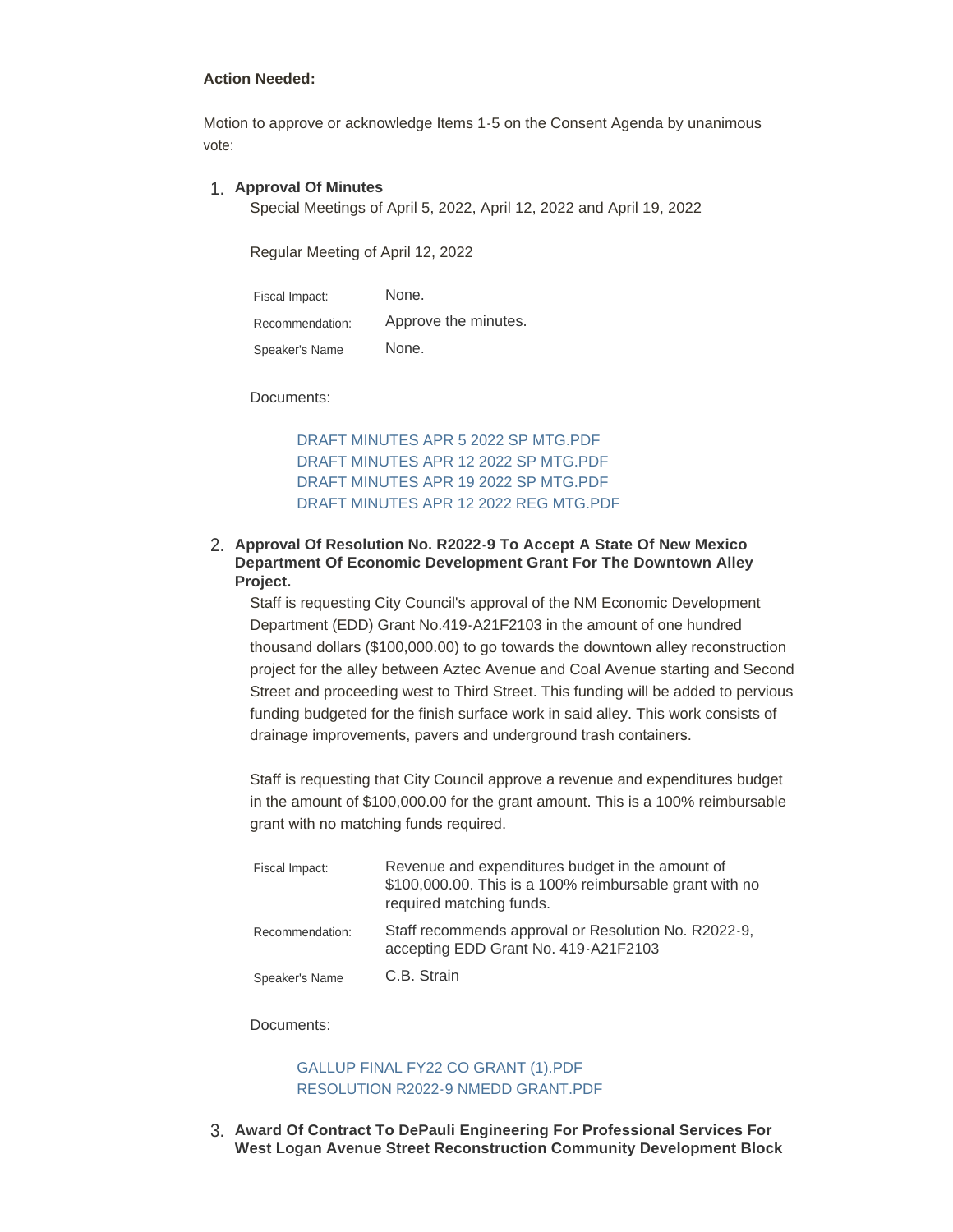#### **Grant (CDBG) Project.**

Attached for City Council's consideration and approval is a professional services proposal from DePauli Engineering and Surveying (DES) of Gallup, NM. Said services consist of administrative services and design professional services for West Logan Avenue from 7th Street to 9th Street using CDBG funds.

Staff solicited a "Request for Proposals" (RFP for the subject services March 4, 2022. See attachment for RFP. RFPs were subsequently reviewed by a selected review committee. There was only one proposal submitted, that proposal was submitted by DePauli Engineering and Surveying. Upon review, Staff considered DePauli Engineering and Surveying's proposal to be a fair and reasonable offer. See attached cost and price detail from DePauli Engineering. The Bid Tabulation sheet is also attached for your review.

| Fiscal Impact:  | \$234,616.79 for administrative and design services to be paid<br>from funds already budgeted for said project in Project No.<br>CP2107. |
|-----------------|------------------------------------------------------------------------------------------------------------------------------------------|
| Recommendation: | Staff recommends approval and award of contract to DES for<br>said professional services.                                                |
| Speaker's Name  | C.B. Strain                                                                                                                              |

#### Documents:

## [RFP 2021.2022.09P ADMIN DESIGN W LOGAN AVE PROJECT](https://www.gallupnm.gov/AgendaCenter/ViewFile/Item/2946?fileID=12556)  REV022422 (1).PDF [2021.2022.09.P.PDF](https://www.gallupnm.gov/AgendaCenter/ViewFile/Item/2946?fileID=12557) [RFP NO. 2021 2022 09 COST AND PRICE DETAIL \(1\) \(2\).PDF](https://www.gallupnm.gov/AgendaCenter/ViewFile/Item/2946?fileID=12558)

# **Youth Conservation Corps ( YCC ) Grant Award & Budget Adjustment** 4.

The City of Gallup has ben awarded \$ 149,999.04 for the State of New Mexico's FY22 / FY23 Youth Conservation Corps ( YCC ) Program year.

| Fiscal Impact:  | This budget adjustment will budget revenues and<br>expenditures for the task reformed or expenses directly<br>related to the scope of work for the projects outlined in the<br>grant. |
|-----------------|---------------------------------------------------------------------------------------------------------------------------------------------------------------------------------------|
| Recommendation: | Approval of the YCC grant award and budget adjustments                                                                                                                                |
| Speaker's Name  | Vincent Alonzo                                                                                                                                                                        |

### **Budget Adjustment For The Vactor Purchase In Fund 202 - Environmental**  5. **Surcharge Fund**

A new vactor truck for the Wastewater Dept. was purchased this year through ARP funding.The Vactor Manufacturing company recently sent notices outlining price increases for this new Vactor. See statement below:

The Material Surcharge from Navistar on the Chassis is \$3,000.00 and the Vactor 2100i Body Material Surcharge is \$3,500.00 for a total of \$6,500.00. In addition to the increases your truck will be a 2023 Model year instead of a 2022 as quoted to you that resulted in an additional cost of the chassis by \$8,431.25. I am asking if you can meet us somewhat halfway on these increases, we will absorb \$8,431.25. and ask if you will add \$6,500.00 to your PO.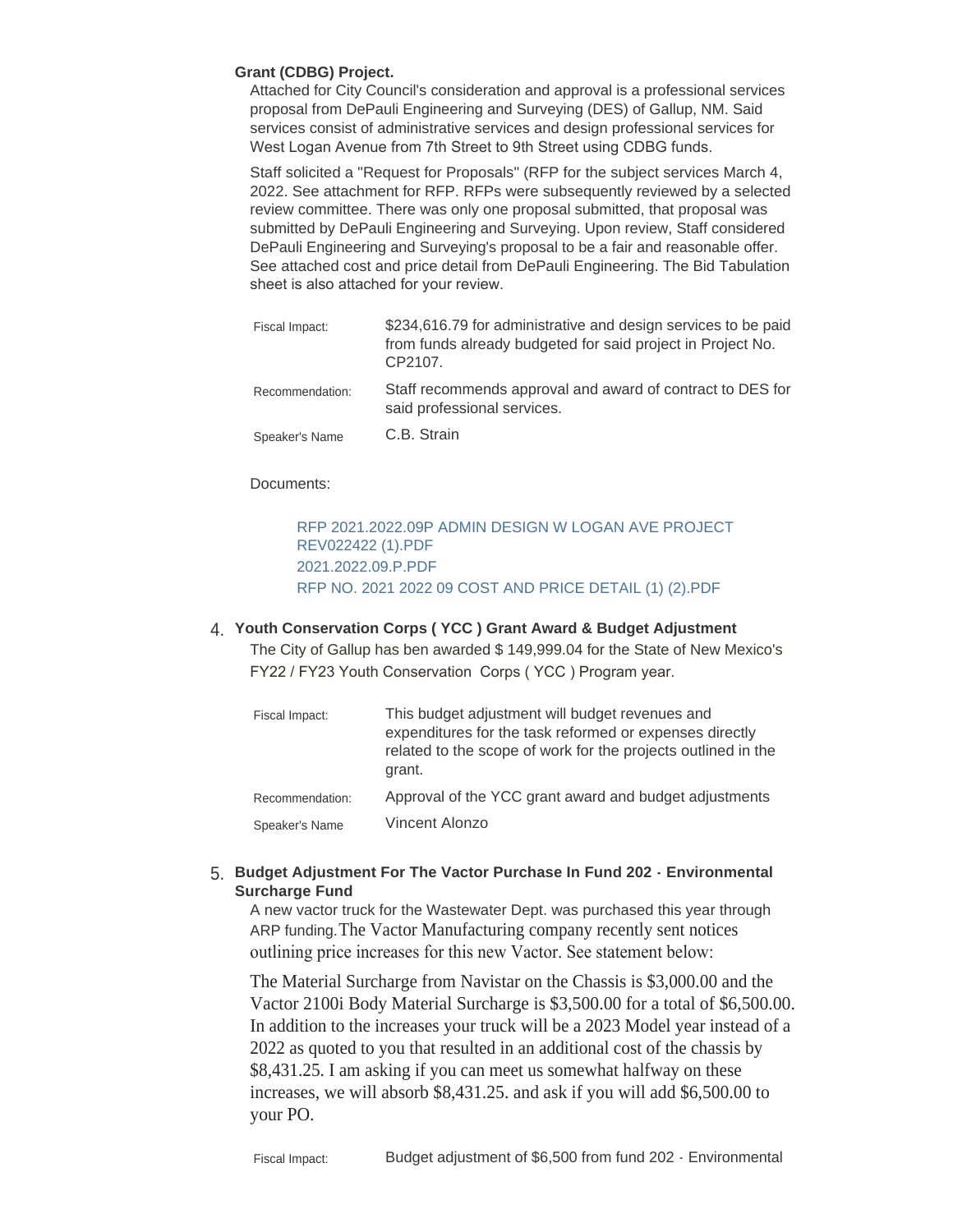|                 | Surcharge Fund for final payment of the vactor truck.            |
|-----------------|------------------------------------------------------------------|
| Recommendation: | Staff recommends approval of the requested budget<br>adjustment. |
| Speaker's Name  | Tim Bodell - Water and Sanitation Director                       |

Documents:

### [VACTOR MATERIAL SURCHARGE 03232022.PDF](https://www.gallupnm.gov/AgendaCenter/ViewFile/Item/2943?fileID=12551) [VACTOR NAVISTAR CHASSIS PRICE INCREASE 12022021.PDF](https://www.gallupnm.gov/AgendaCenter/ViewFile/Item/2943?fileID=12552)

# **Discussion/Action Topics** E.

**Ordinance No. S2022-1; Gallup Christian Center, Inc. Request For Final City**  1. **Council Approval For Vacation Of An Existing Utility Easement.**

Case No. 2022-01000001,Gallup Christian Center, Inc., property owner, has petitioned the Gallup City Council for final approval for vacation of a fourteen foot (14') wide one hundred eighty-eight point two one foot (188.21') long utility easement within the property located at 2133 Cipriano Avenue; more particularly described as 2.08 acres M/L in NE ¼ Sec. 28 T15N R18W.

The property owners wish to construct a new structure on the described property. The existing utility easement limits the buildable area for the proposed new structure. The utility easement was dedicated on the described property in order to give access to the City to maintain an existing electric line. The existing electric line will be removed from the property as part of the new construction negating the necessity of the utility easement. Vacating the utility easement will free up property and allow for the construction of the proposed new structure on the described property.

 After reviewing this request, the Gallup Task Force (GTF) has no issues with the proposed vacation of the utility easement. GTF comments are included in your agenda packet for review.

It is the findings of staff based on Gallup Task Force (GTF) comments that there are no issues with vacation of the described fourteen foot (14') wide one hundred eighty-eight point two one foot (188.21') long utility easement within the property located at 2133 Cipriano Avenue.

The Gallup Planning and Zoning Commission reviewed this request at their regular meeting on April 13, 2022 and sends a positive recommendation to the City Council for approval with Resolution of Recommendation No. RP2022-4 which is included in your agenda packets.

| Fiscal Impact:  | None, said request is for vacation of an existing utility<br>easement only. |
|-----------------|-----------------------------------------------------------------------------|
| Recommendation: | Staff recommends approval said request.                                     |
| Speaker's Name  | C.B. Strain                                                                 |

#### Documents:

[GALLUP CHRISTIAN CENTER, INC., UTILITY EASEMENT VACATION](https://www.gallupnm.gov/AgendaCenter/ViewFile/Item/2939?fileID=12545)  ORDINANCE S2022-1.PDF [SIGNED RESOLUTION OF RECOMMENDATION NO. RP2022-4.PDF](https://www.gallupnm.gov/AgendaCenter/ViewFile/Item/2939?fileID=12546) [GTF COMMENTS, GALLUP CHRISTIAN CENTER EASEMENT](https://www.gallupnm.gov/AgendaCenter/ViewFile/Item/2939?fileID=12547)  VACATION REQUEST PDF [GALLUP CHRISTIAN CENTER, UTILITY EASEMENT VACATION](https://www.gallupnm.gov/AgendaCenter/ViewFile/Item/2939?fileID=12548)  SURVEY.PDF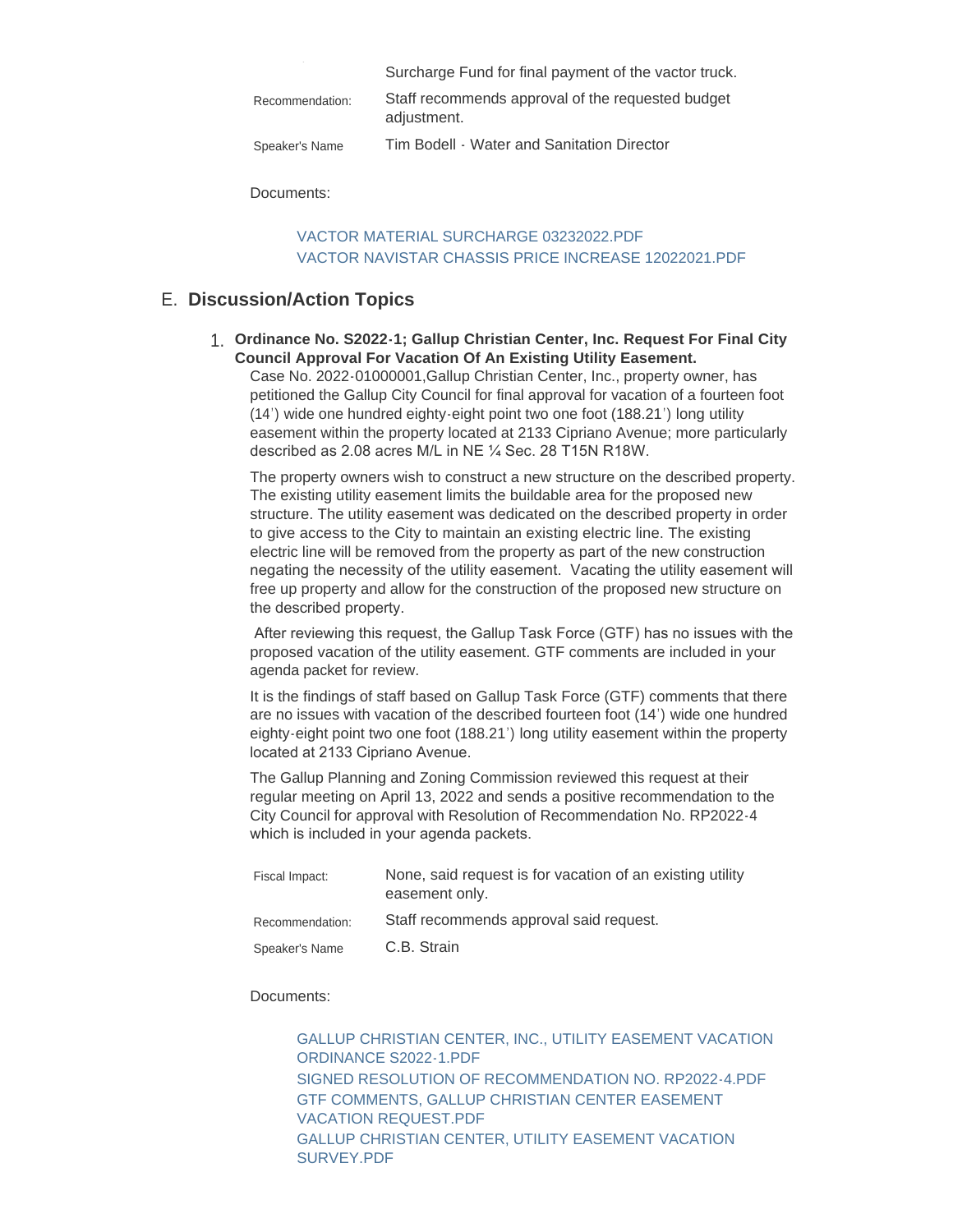**Approval Of Resolution No. R2022-10 To Accept A New Mexico Department**  2. **Of Transportation Rural Air Service Enhancement Grant Agreement**

Staff is requesting City Council's approval of Resolution No.R-2022-10; supporting and authorizing acceptance of the New Mexico Department of Transportation - Aviation Division's Rural Air Service Enhancement (RASE) Grant Agreement GUP -22-02 in the Amount of \$3,500,000.00 (\$1,750,000.00 per year for two years). The purpose of this Agreement is to provide a grant to the sponsor to support Regional Air Transportation Services (project) pursuant to the Rural Air Service Enhancement Program and to state the terms, conditions and mutual understandings of the parties to this Agreement.

The City of Gallup has a required 10% match of \$350,000.00 (\$175,000.00 per year for two years) which will bring the total to \$3,850,000.00. Staff is requesting that the City Council also to approve a revenue and expenditures budget in the amount of \$3,850,000.00 which includes the required 10% matching funds in the amount of \$350,000.00 from the Funds that are already put aside in project # AP2202.

| Fiscal Impact:  | Grant Agreement GUP - 22-02 is reimbursable at 90% with a<br>required match of 10% from the City of Gallup with a revenue<br>and expenditure budget in the amount of \$3,850,000.00<br>Match is in Project #AP2202 |
|-----------------|--------------------------------------------------------------------------------------------------------------------------------------------------------------------------------------------------------------------|
| Recommendation: | Staff recommends approval of Resolution No, R2022-10 and<br>acceptance of Grant Agreement #GUP-22-02                                                                                                               |
| Speaker's Name  | Robert Hamblen                                                                                                                                                                                                     |

#### Documents:

### [RASE RESOLUTION.PDF](https://www.gallupnm.gov/AgendaCenter/ViewFile/Item/2944?fileID=12570) [GUP-22-02 RURAL AIR SERVICE ENHANCEMENT GRANT-2021](https://www.gallupnm.gov/AgendaCenter/ViewFile/Item/2944?fileID=12554)  (1).PDF

### **Professional Services Agreement For Construction Mitigation, GallupARTS,**  3. **Coal Ave Commons Phase 2**

Through this Professional Services Agreement, gallupARTS will provide:

- 1. Office/Meeting space for Sydney Norris IMagery to meet with downtown business entities
- 2. Two (2) art events/projects within the construction zone in order to drive pedestrian traffic and downtown interest to offset the impact on the businesses
	- 1. Art on the Fence: 100th Ceremonial Celebration
	- 2. Holiday Windows Project- art on the windows or unique window displays on Coal Avenue that are thematically organized to tell a classic holiday story

| Fiscal Impact:  | \$15,000 from the General Fund balance                                                       |
|-----------------|----------------------------------------------------------------------------------------------|
| Recommendation: | Approve Professional Services Agreement with gallupARTS<br>for Construction Mitigation Servi |
| Speaker's Name  | <b>CB Strain</b>                                                                             |

Documents: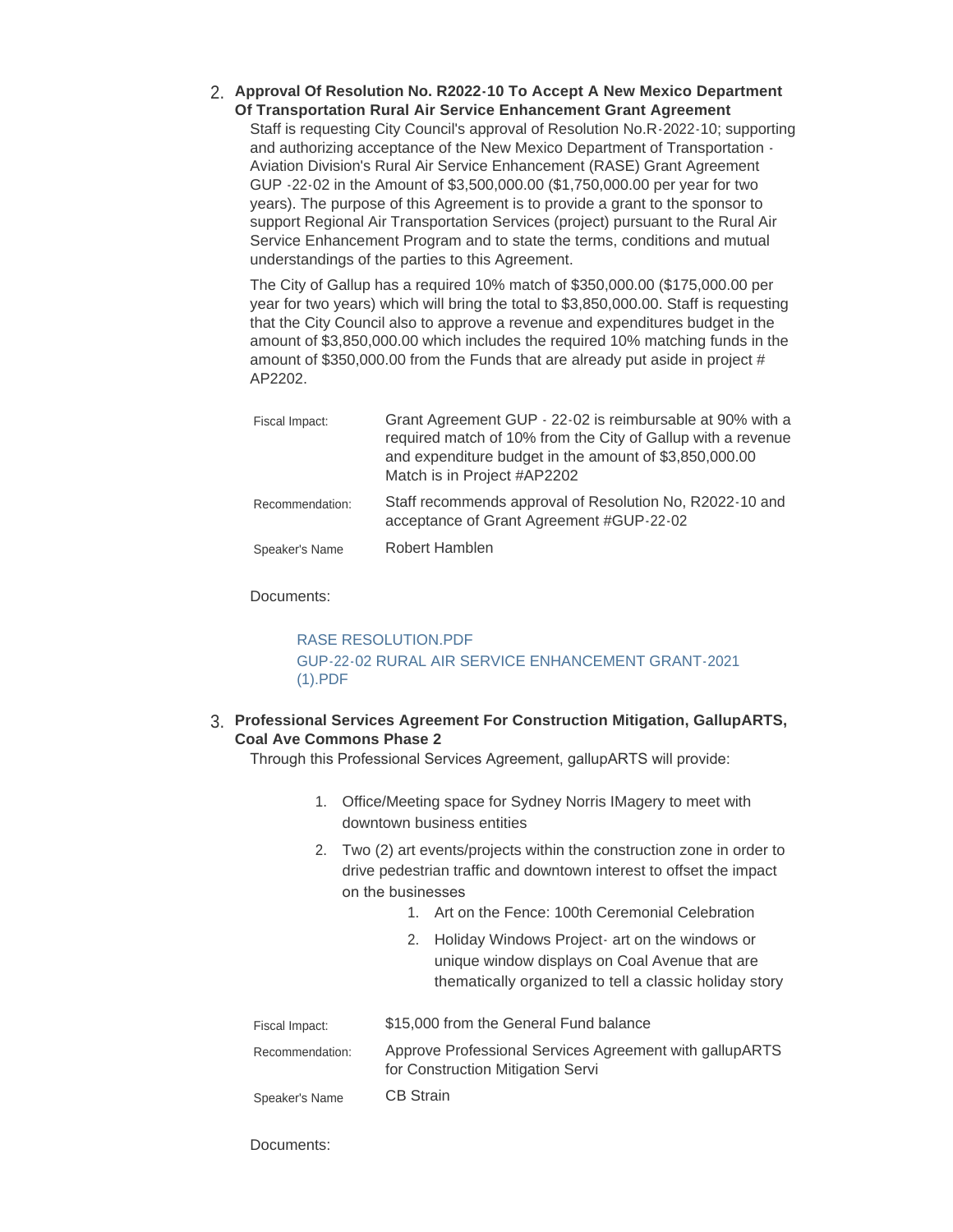**Professional Services Agreement For Construction Mitigation, Sydney Norris**  4. **Imagery, Coal Ave Commons Phase 2**

Through this Professional Services Agreement, Sydney Norris Imagery will provide:

- 1. Meeting with City Project Manager and Murphy Builders about the project and communicating the information with the general public about the progression of Coal Avenue Commons Phase 2.
- 2. Communication services to downtown businesses impacted by the Coal Avenue Commons Construction Project.
- 3. Promotion and marketing of downtown to encourage customers to continue to support downtown businesses during and after construction.

| Fiscal Impact:  | \$35,000 from the General Fund balance                                                                  |
|-----------------|---------------------------------------------------------------------------------------------------------|
| Recommendation: | Approve Professional Services Agreement with Sydney<br>Norris Imagery for Construction Mitigation Servi |
| Speaker's Name  | <b>CB Strain</b>                                                                                        |

Documents:

# [CONSTRUCTION MITIGATION COAL AVE PHASE 2 FINAL.PDF](https://www.gallupnm.gov/AgendaCenter/ViewFile/Item/2937?fileID=12568) [SYDNEY NORRIS IMAGERY.PDF](https://www.gallupnm.gov/AgendaCenter/ViewFile/Item/2937?fileID=12569)

### **Ordinance No. C2022-1; Amendments To The Procurement Code Of The City**  5. **Of Gallup**

Amend Procurement Ordinance as the ordinance has not been updated since 2005 and due to inflation and the fluctuating market. The amendments will help ease and make the procurement process more effective.

| Fiscal Impact:  | <b>None</b>                   |
|-----------------|-------------------------------|
| Recommendation: | Approve Ordinance No. C2022-1 |
| Speaker's Name  | <b>Frances Rodriguez</b>      |

Documents:

# [ORDINANCE - PROCUREMENT CODE AMENDMENTS 2022.PDF](https://www.gallupnm.gov/AgendaCenter/ViewFile/Item/2945?fileID=12561) [2022 PROCUREMENT CODE AMENDMENTS.PDF](https://www.gallupnm.gov/AgendaCenter/ViewFile/Item/2945?fileID=12562)

**Resolution R2022-11: Approval Of Local Liquor Excise Tax Distributions** 6. Local Liquor Excise Tax revenue is allocated to the City and the County based on the recommendations of the "LET Task Force" which is a committee comprised of City and County officials. Historically, the Task Force provided its recommendations to the City and the County prior to the beginning of the fiscal year in which the funds would be expended and the two entities could then incorporate those amounts into their respective budgets. This year, the Task Force was unable to reach agreement regarding the allocations for the current fiscal year (FY22) until it last met on April 5, 2022. Therefore, it was necessary to take \$835K from general reserve to fund the operation of Gallup Detox.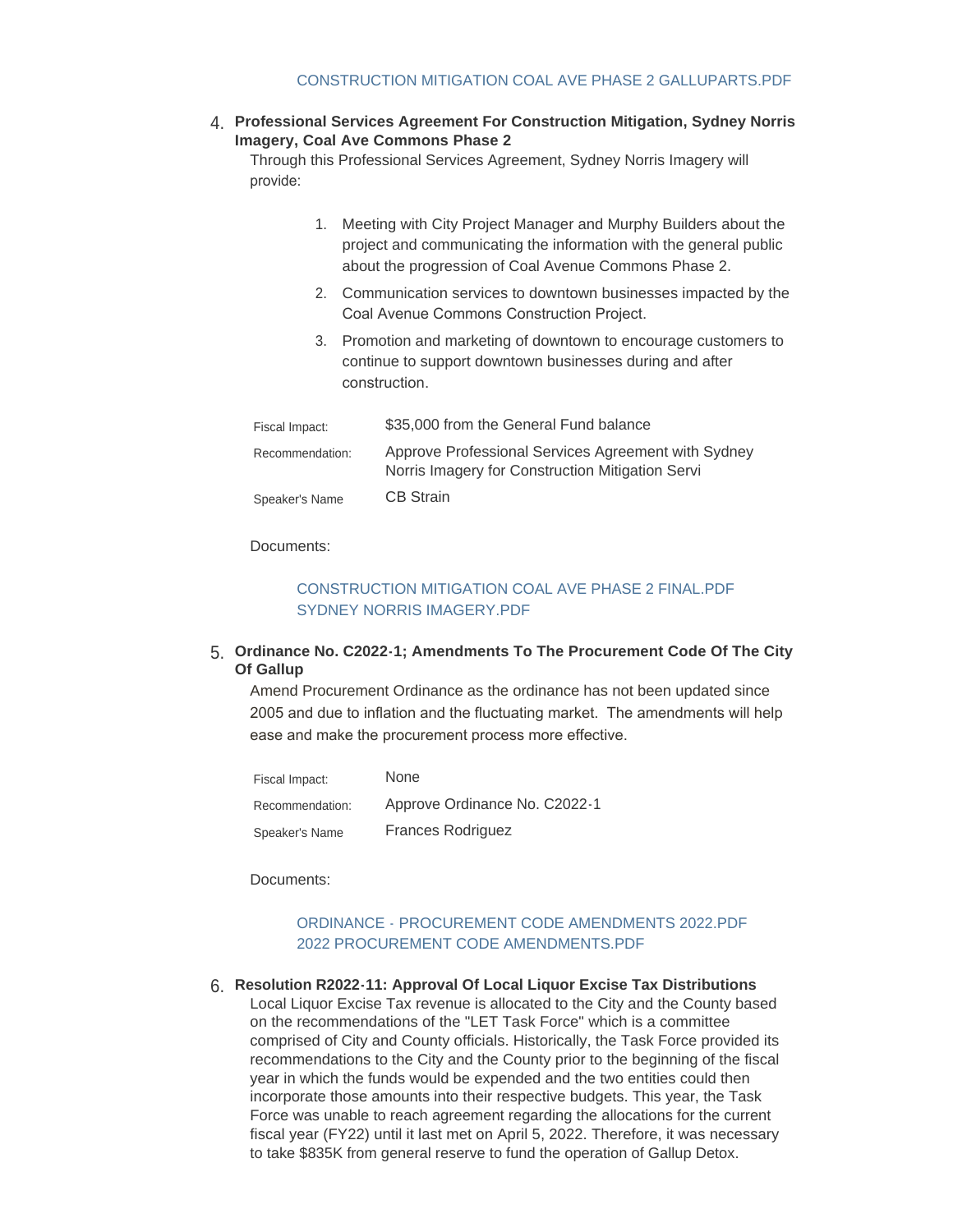The LET Task Force is recommending the following distribution for FY22: \*\$835K to the City to pay for the operation of Gallup Detox \*\$200K to the County to operate JJASC which provides juvenile case management and prevention programs \*\$100K to the County to operate the County DWI program \*\$100K to the County to pay for detox and substance abuse treatment in the jail \*\$400K to the County to contract with Santa Fe Recovery to provide detox services \$1,635K TOTAL OF ALLOCATIONS

 Past practice of the Task Force has been to limit the initial allocations for an upcoming fiscal year to no more than the total of (the carryover balance in the fund at the beginning of the current fiscal year) and (the projected total amount of Local LET revenue to be collected in the current fiscal year).

The Task Force was provided with the actual (rather than projected) revenue of \$1,412,438.00 from FY21 While there is sufficient balance carried into FY 21 from FY20 to allow that amount to allocated this year, it is more than \$300K higher than the average annual revenue for the past four years, Therefore, without significant increase in revenue, that amount will not available to distribute in the future.

 The Joint Resolution is on the McKinley County Commissions agenda for its April 26 meeting.

The Task Force plans to meet prior to the beginning of FY23 to make its recommendations for next fiscal.

| Fiscal Impact:  | Receipt of budgeted revenue     |
|-----------------|---------------------------------|
| Recommendation: | approval of Resolution R2022-11 |
| Speaker's Name  | <b>Curtis Hayes</b>             |

Documents:

.

## [RESOLUTION ON LET ALLOCATION FY 22.PDF](https://www.gallupnm.gov/AgendaCenter/ViewFile/Item/2948?fileID=12560)

# **Comments By Public On Non-Agenda Items** F.

Members of the public are invited to comment on matters not appearing on the meeting agenda.

- G. Comments By Mayor And City Councilors
- **Comments By City Manager And City Attorney** H.

# **Motion To Adjourn Into Closed Session** I. For the purpose of discussing the acquisition of real property, pursuant to Section 10- 15-1(H)(8) NMSA 1978

- **Motion To Reconvene Regular Meeting** J.
- **Certification For The Record Of The Matters Discussed During The**  K. **Closed Session**
- **Motion To Adjourn** L.